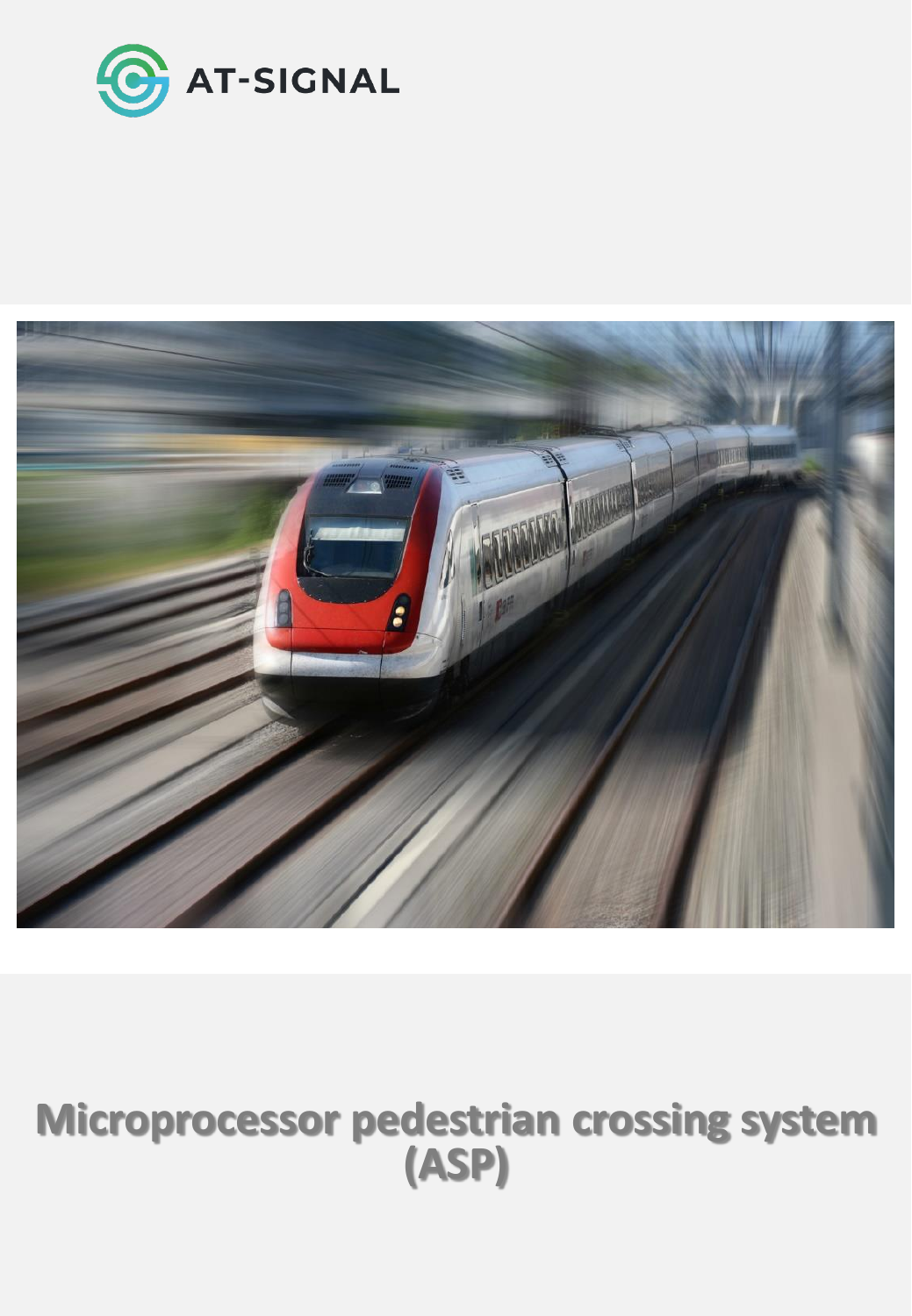



## **Technical solution with high level efficiency**



The microprocessor pedestrian crossing system can significantly increase the level of safety when people cross railway tracks in station zones and on the level-crossings. The system includes a control cabinet with an integrated axle counting system.

Microprocessor controller **MC ASP** performs the following functions:

- Collect data from the controlled objects contacts, relays, operator panel, wheel sensors etc
- **Execute safe ASP logic algorithm**
- $\Box$  Control the status of ASP sections occupancy by using wheel sensors (track circuits)
- □ Send the commands via interface devices to the controlled objects (signals, bells/acoustic devises)
- □ Send the status to the CTC (TMS), CBI system via digital and/or analog interface
- **Q** Performs diagnostics of all functional blocks of the system and selfdiagnostics

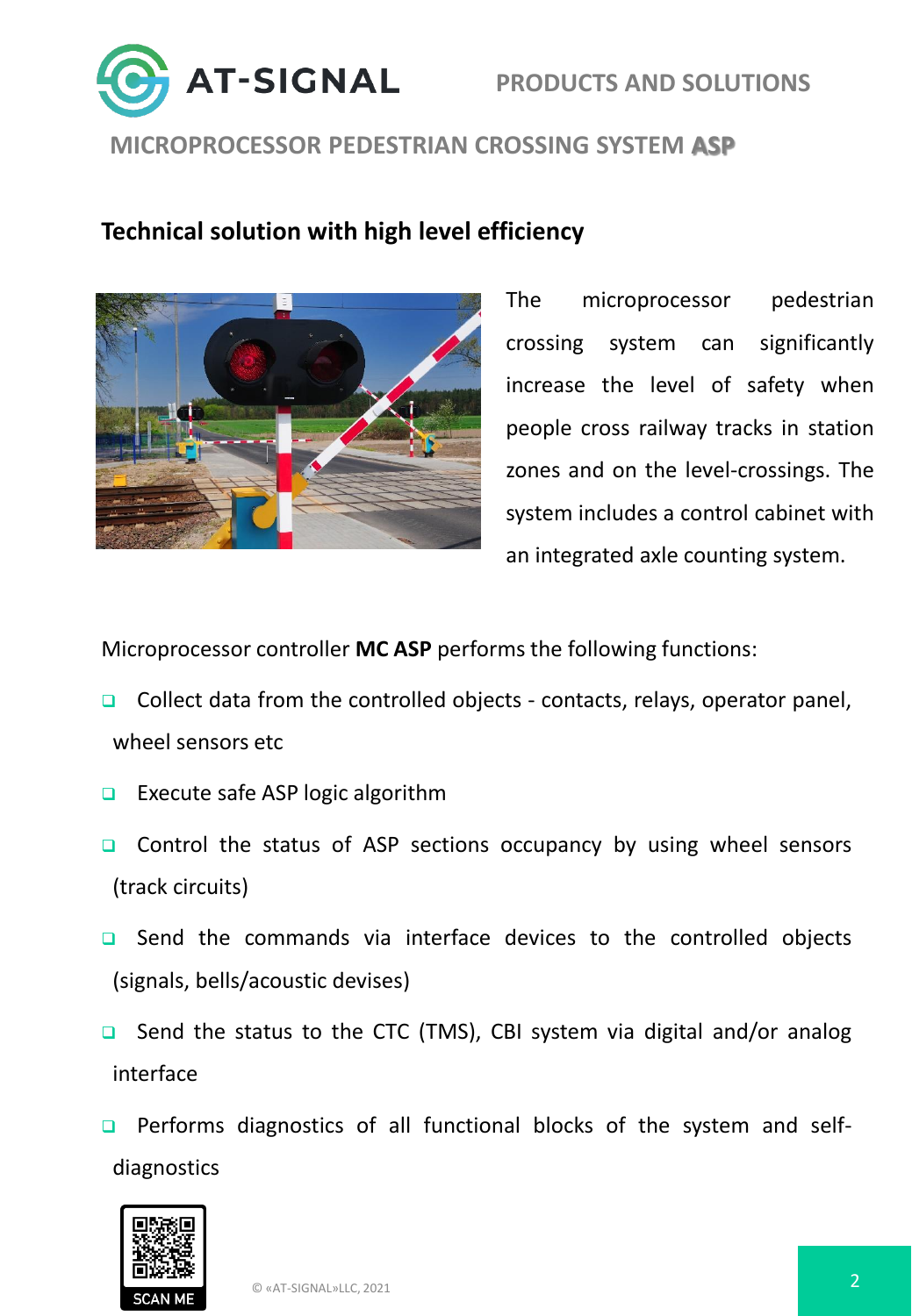

#### **Advantages of the solution:**

- □ Based on serial programmable controllers
- **D** Modular design
- **□** Software according to the standard IEC 61131
- $\Box$  Industrial communication protocols
- $\Box$  Flexible architecture
- **Q** Advanced diagnostics
- $\Box$  Low operating and maintenance costs

**MC-ASP** system controller, built on off-the-shelf products (COTS), which ensures high economic efficiency of the system.

The functional safety of the **MC-ASP** controller is provided by processing of information in two independent channels with diversified software.

**ASP** power supply system is equipped with overvoltage protection and ensures uninterrupted operation for at least 4 hours in autonomous mode.

Interface between **ASP** system and other systems is providing via relaybased or digital interface.

Information exchange between **ASP** system and CTC/TMS systems is possible via fiber-optic or copper cable line.

The system has diagnostic panel (HMI panel) or as an option an automated workstation AWP ASP can be used.

Diagnostic system allows operational staff to control the parameters of all system components and carry out predictive system diagnostics.

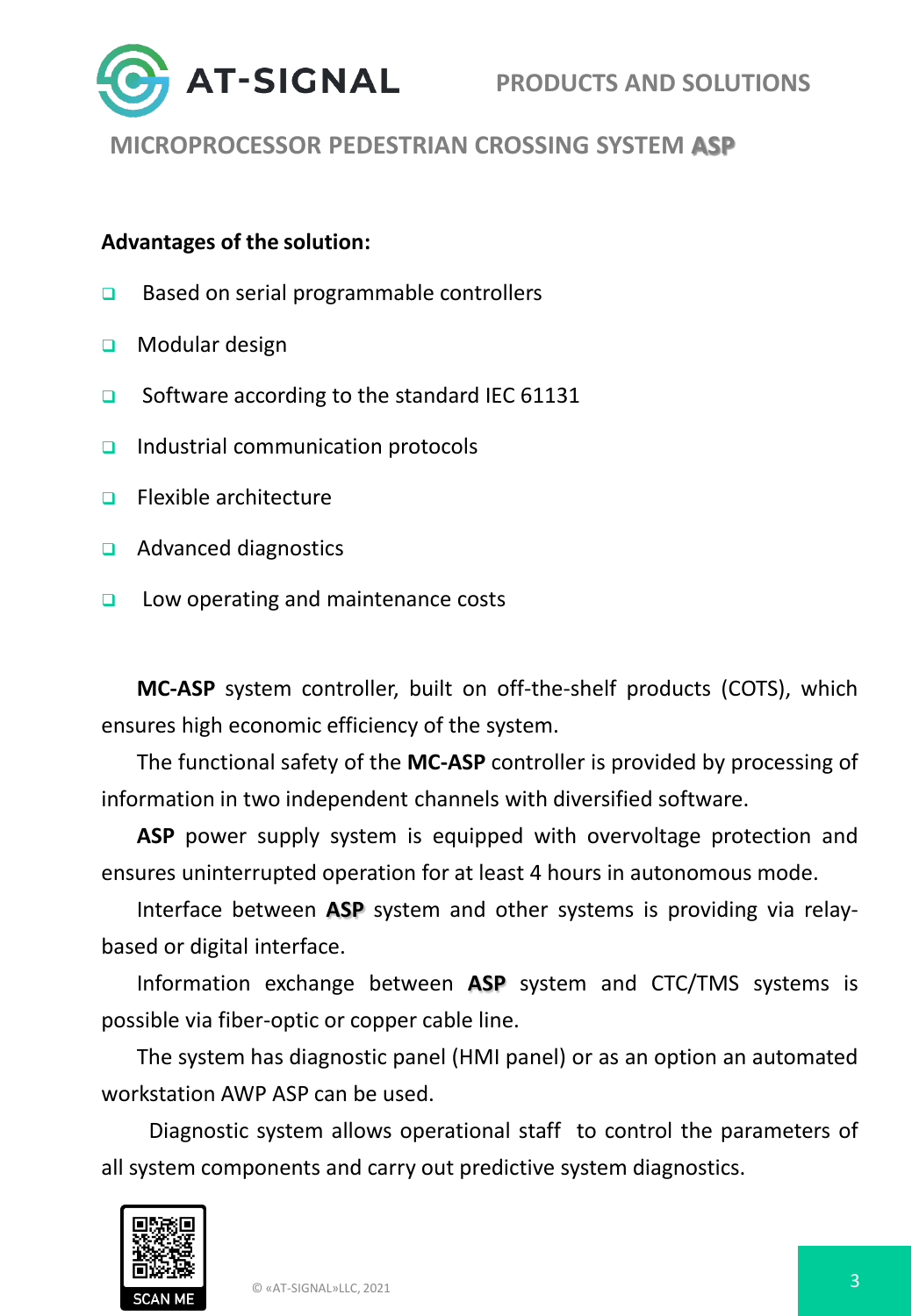



#### **MICROPROCESSOR PEDESTRIAN CROSSING SYSTEM АSP ARCHITECTURE**